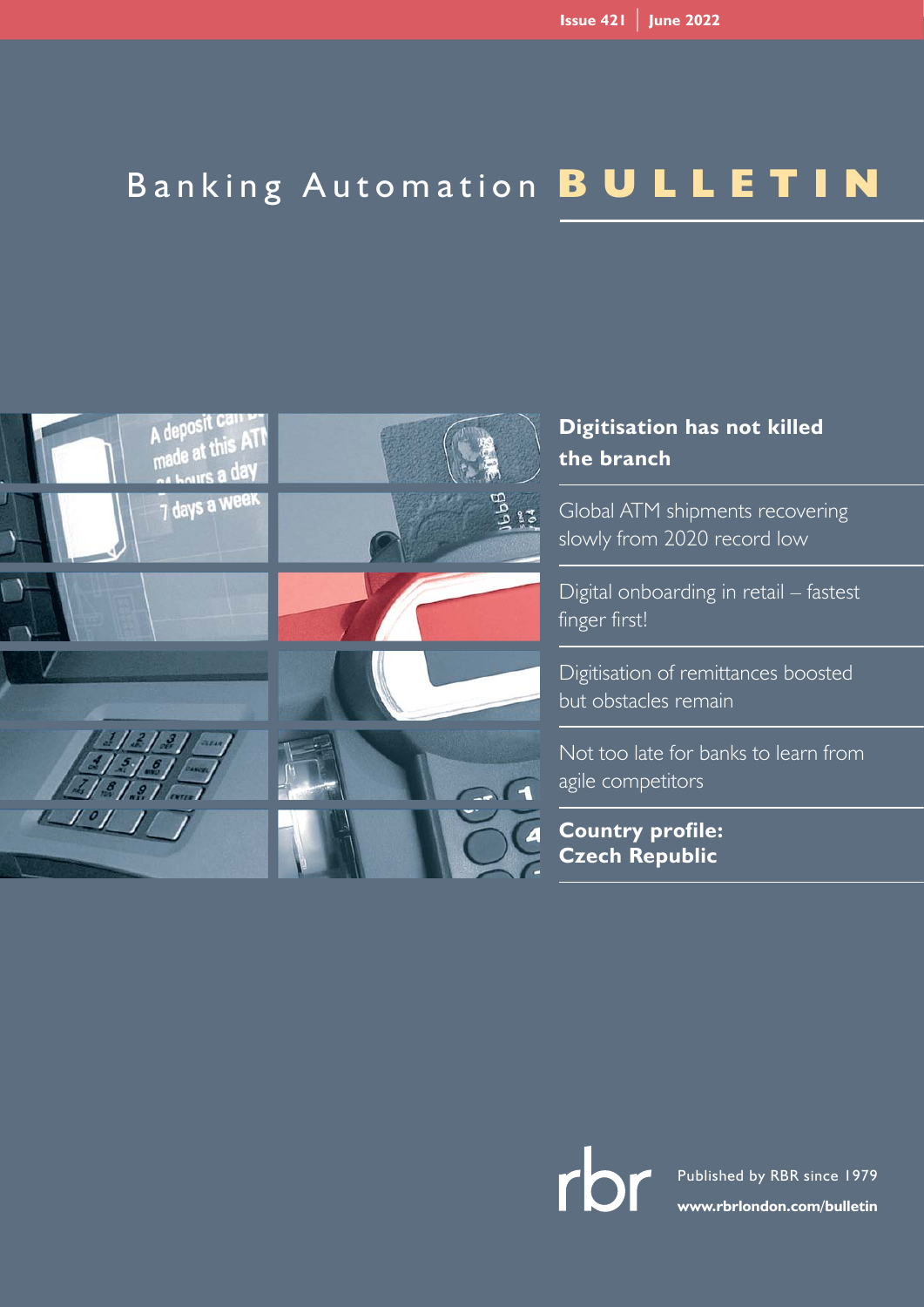**Issue 421** | **June 2022**

*First published in December 1979*

# Banking Automation **BULLETIN**



# Surprise as dispensers outpace recyclers in ATM shipments

If you live in a developed payments market and have not made a cash withdrawal for a while, you may be

surprised to hear that the number of ATMs shipped worldwide increased in 2021. It should be noted that the 2% increase was modest and follows a substantial fall the previous year, but annual ATM shipments are creeping back up towards the 300,000 mark.

The findings from RBR's research (see page 4) show that outside of Europe, ATM shipments increased in all regions. At one level this should not be a surprise as there are many countries that are still hugely reliant on cash. In such countries, government-driven financial inclusion activity often increases demand for ATMs, as even when wages are paid into bank accounts, many of the newly banked primarily use their new cards for withdrawing cash.

A surprising finding of the latest research is a reversal of the trend of automated deposit units representing an ever-greater share of total shipments. The number of simpler cash dispensing ATM shipments rose for the first time in five years, with notable growth in both India and the USA. It would be a mistake to read too much into this, however, as two of the most mature recycler markets, Japan and South Korea, saw falls in recycler shipments, offsetting notable growth in a number of countries including Egypt, Mexico, Philippines and Saudi Arabia.

In more mature markets, the strategic shift to transforming bank branches and implementing self-service solutions continues. ATMs are becoming more advanced and offering a wider range of services – with a central objective to reduce the cost of operating their (often downsized) branch networks.

Going forward there remains uncertainty on the evolution of cash and branches, meaning many banks will be cautious – to buy themselves time, they will run existing ATMs for longer. As discussed in this column in April, there is increasing interest in ATM pooling, which is one of the reasons for the decline in shipments in Europe, with Turkey, at one time the engine driving expansion of ATMs in the region, now joining the ATM pooling party.

The latest research highlights that predicting how the ATM market will evolve is a complex matter, as there are drivers pushing and pulling in different directions. Overall, the market has stabilised – what is needed now is more clarity on how customer behaviour will change post-pandemic, to allow banks to plan over a longer time horizon.

 $\alpha$ ,  $\beta$ 

Dominic Hirsch, Editor

*© RBR. No part of Banking Automation Bulletin may be reproduced or copied in any form, in whole or in part,*  without the prior written permission of the publisher. Under no circumstances should it be shared with other *individuals or organisations than those covered by the subscription licence.*

| $\overline{2}$  | <b>SELF-SERVICE BANKING</b>                                     |  |  |  |
|-----------------|-----------------------------------------------------------------|--|--|--|
|                 | Digitisation has not killed the branch                          |  |  |  |
| 4               | <b>GLOBAL ATMS</b><br>ATM shipments recovering slowly from 2020 |  |  |  |
|                 | record low                                                      |  |  |  |
| 6               | <b>DIGITAL ONBOARDING</b>                                       |  |  |  |
|                 | Onboarding in retail - fastest finger first!                    |  |  |  |
| 8               | <b>REMITTANCE PAYMENTS</b>                                      |  |  |  |
|                 | Digitisation of remittances boosted but obstacles               |  |  |  |
|                 | remain                                                          |  |  |  |
| $\overline{10}$ | <b>UK FRAUD</b>                                                 |  |  |  |
|                 | UK regulators to gain power to compensate                       |  |  |  |
|                 | fraud victims                                                   |  |  |  |
| ш               | <b>BANKING COMPETITION</b>                                      |  |  |  |
|                 | Not too late for banks to learn from agile                      |  |  |  |
|                 | competitors                                                     |  |  |  |
| 13              | <b>ATM SECURITY</b>                                             |  |  |  |
|                 | ATM attacks in Europe less successful in 2021                   |  |  |  |
| $\overline{14}$ | <b>NEWS BULLETIN</b>                                            |  |  |  |
|                 | Banking and payments news                                       |  |  |  |
| 16              | <b>COUNTRY PROFILE</b>                                          |  |  |  |
|                 | ATM and cards intelligence on Czech Republic                    |  |  |  |
| 20              | <b>CONFERENCE DIARY</b>                                         |  |  |  |
|                 | Upcoming industry events from around the world                  |  |  |  |

**Editor** Dominic Hirsch **Managing Editor** Morten Jorgensen **Assistant Editor** Tomomi Kimura **Contributors** Helen Amos, Natasha Doughty, Alison Ebbage, Alex Maple, Thomas Newman, Laura Rekiaro, Chiara Sandifer, Charlotte Stockton, Ethan Turner Freeman **Subscriptions Manager** Dani Wright **Advertising Managers** Amanda Hardy, Felix Kronabetter

For all editorial and advertising enquiries:

Telephone: +44 20 8831 7300 Fax: +44 20 8831 7301 Email: bulletin@rbrlondon.com

Advertisers in this issue:

**Diebold Nixdorf** www.DieboldNixdorf.com **Mastercard** www.mastercard.com **Spinnaker** www.spinnaker.co.uk

Annual subscription (12 issues): Printed and electronic (1-5 users) £1,500 Printed and electronic (6+ users) £3,000

Follow us[:](https://www.linkedin.com/groups/130718/) **in @**RBRLondon ISSN 1748-5304

RBR 393 Richmond Road London TW1 2EF, United Kingdom